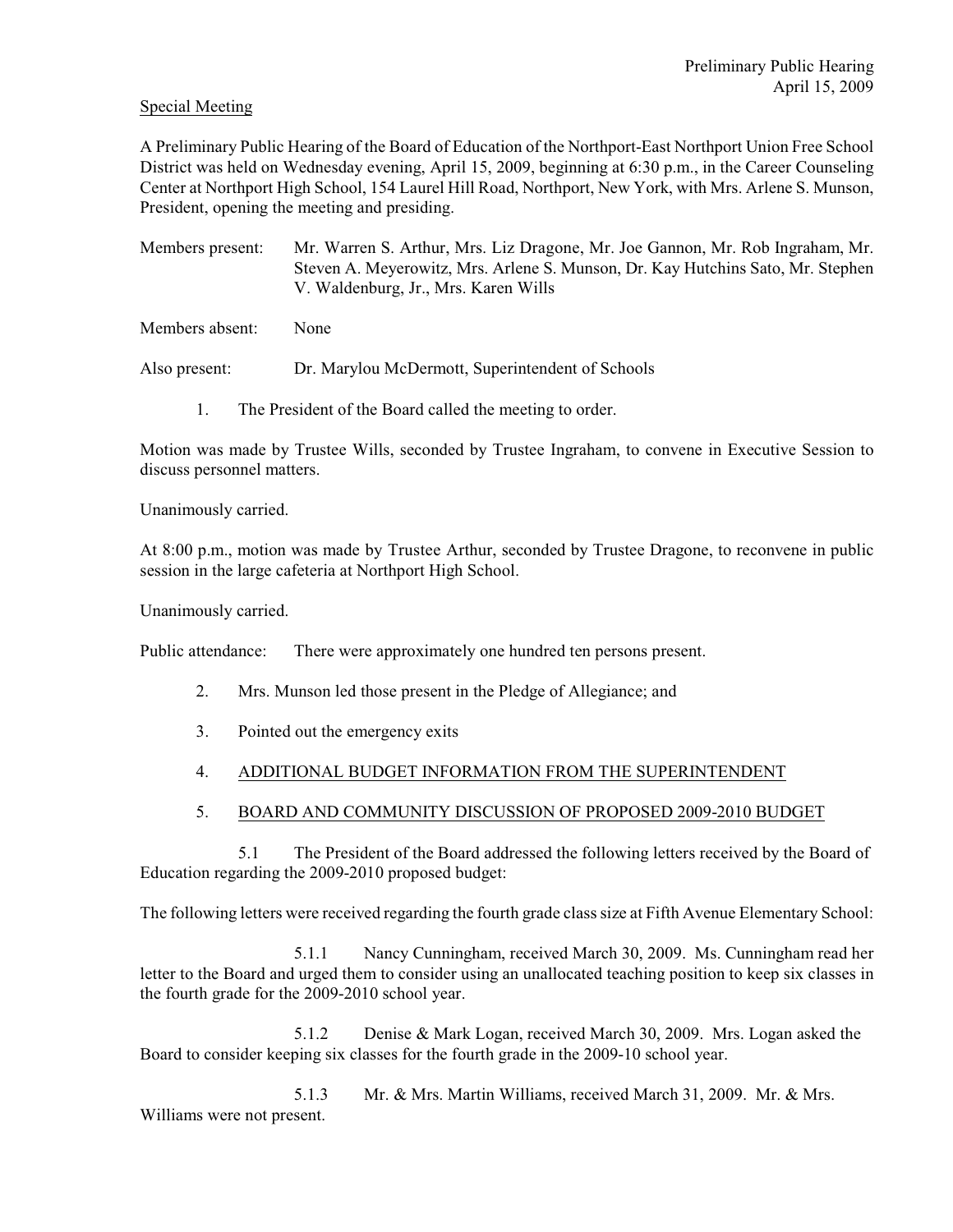5.1.4 Krisann Tallman, received March 31, 2009. Ms. Tallman stated that she concurred with Mrs. Cunningham and noted that with a sixth section in the fourth grade the class size would average 19.8 students.

The President of the Board stated that the Board is very cognizant of the difficult economic times and will take all comments into consideration.

The following letters were received regarding the proposed budget:

- 5.1.5 Ms. Maria Shields, received March 25, 2009. Ms. Shields was not present.
- 5.1.6 Mr. Douglas W. Duval, received March 26, 2009. Mr. Duval was not present.
- 5.1.7 Mr. David J. D'Auria, received April 3, 2009. Mr. D'Auria was not present.
- 5.1.8 Ms. Gina Paveglio, received April 6, 2009. Ms. Paveglio was not present.
- 5.1.9 Mr. & Mrs. Gerard Sparacino, received April 6, 2009. Mr & Mrs. Sparacino were not present.
- 5.1.10 Mr. Richard Krulik, received April 6, 2009. Mr. Krulik was not present.
- 5.1.11 RPL, received April 6, 2009. RPL was not present.
- 5.1.12 Mr. & Mrs. Paul Smith, received April 6, 2009. Mr. & Mrs. Smith were not present.
- 5.1.13 Mr. Charles E. Libby, received April 7, 2009. Mr. Libby was not present.

5.1.14 Mr. & Mrs. Charles Slevin, received April 7, 2009. Mr. Slevin addressed the Board and stated that he was disappointed that the proposed budget did not include salary freezes or teacher cuts and that a 0% tax increase is the only acceptable budget. Mr. Slevin also stated that the Board should eliminate some electives to reduce costs.

The President of the Board stated that the Board is continuing to look at every single line item in the budget and are still looking for additional savings. Mrs. Munson also stated that the District is educating students for the  $21<sup>st</sup>$  Century.

Dr. Marylou McDermott, Superintendent, noted that the administration has found over \$1.2 million in reductions.

5.1.15 Mr. Raymond Ritchel, received April 7, 2009. Mr. Ritchel was not present.

5.1.16 Mr. & Mrs. Albert Prisco, received April 7, 2009. Mr. Prisco addressed the Board and stated the only way to reduce the budget is for the unions to give back benefits. Mr. Prisco stated that the District should negotiate with the unions to reduce Medicare B payments, cap sick leave payouts on retirement, and stop matching 403b. Mr. Prisco also stated that the community cannot take any more tax increases.

Mr. Larry Blake, Interim Assistant Superintendent for Business, stated that the Medicare B premium are mandated by law and the health insurance contribution is a requirement of the Civil Service Department and the District pays the minimum required. Mr. Blake also stated that the District does not match 403b contributions.

5.1.17 Ms. Denise Summers Mumm & Ms. Jean Baron, received April 8, 2009. Ms. Baron read her letter to the Board. Ms. Baron suggested that the Board undertake a cost analysis to evaluate the array of electives offered and rotate electives as a cost saving measure. Ms. Baron stated that the District should change its overtime policy for all bargaining units and institute a flex-time policy. Ms. Baron also stated that the District needs to change its Use of Facilities policy to better compensate the taxpayers.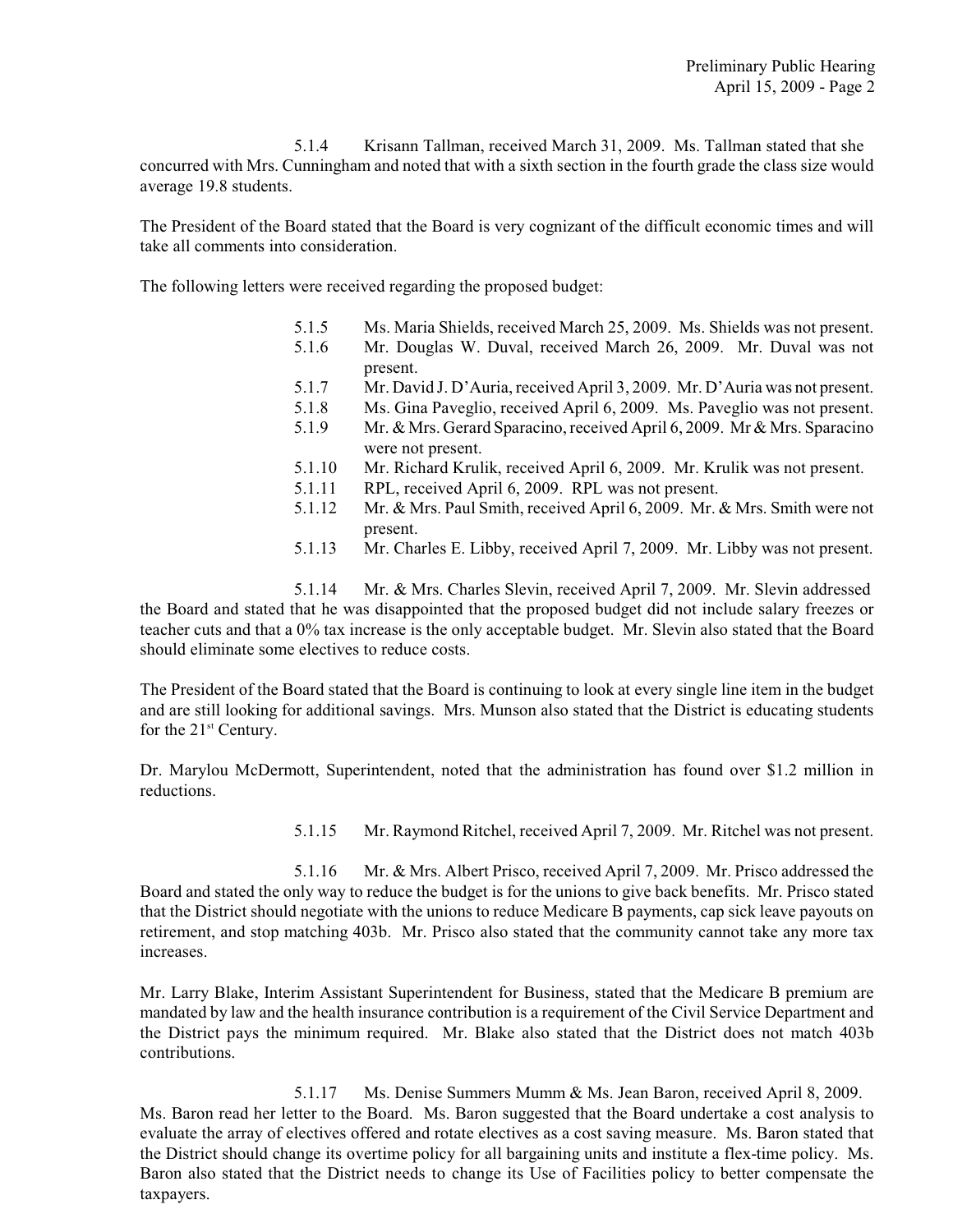President Munson noted that there is some misinformation regarding under subscribed classes stating that very few classes are under subscribed. Mrs. Munson noted that there are several factors which could affect class size including co-seating, AIS mandates and breaks in scheduling where one section has a lower number.

Irene McLaughlin, principal of Northport High School, stated that electives are not extra courses that the students do not necessarily need, but students are required to take three additional courses outside of core required courses in order to meet graduation requirements.

5.1.18 Mr. Armand D'Accordo & Dr. Nina T. Dorata, received April 8, 2009. Dr. Dorata read her letter to the Board. Dr. Dorata stated that school budgets should not be prepared on a year to year basis and that it is fiscally irresponsible to propose a budget that increases spending and the tax rate given the state of the economy. Dr. Dorata stated that community members can add to the budget process by being a part of a budget committee. Dr. Dorata also noted that the District should hire a qualified, independent and objective permanent Assistant Superintendent for Business with extensive business experience, preferably a CPA, from outside the district to take control of and improve the budget process and all financial controls in the district.

- 5.1.19 Mr. Paul Diggs, received April 8, 2009. Mr. Diggs was not present.
- 5.1.20 Mr. & Mrs. Fred Leonardo, received April 8, 2009. Mr. & Mrs. Leonardo were not present.
- 5.1.21 Mr. Vincent Thorn, received April 8, 2009. Mr. Thorn was not present.
- 5.1.22 Ms. Sheila Whitlow, received April 8, 2009. Ms. Whitlow addressed the

Board and addressed certain concerns in her letter. Ms. Whitlow inquired regarding the 2007-208 school year actual expenditures which were approximately \$131 million and the budget amount was \$135 million, and where that difference went. Ms. Whitlow asked about the \$250,000 in payroll for school monitors that did not exist in 2007. She also inquired about creating or increasing participation fees for summer music, community services, driver's education, extracurricular activities and custodial/grounds care.

Mr. Larry Blake stated that the 2007-2009 fund balance was utilized to give back \$2 million to the taxpayers to reduce the tax levy for the following year.

Dr. McDermott stated that all District schools added school monitors for health and safety reasons and that it is the District's responsibility to protect the children.

Trustee Ingraham stated that the District's Use of Facilities policy is in the process of being reviewed and recommendations will be made to the Board of Education to improve that policy.

The Board noted that Ms. Whitlow will be receiving a written response to all of the questions in her letter.

- 5.1.23 D. Mancuso, received April 9, 2009. Ms. Mancuso was not present.
- 5.1.24 Ms. Maryann Lertora, received April 14, 2009. Ms. Lertora was not present.
- 5.1.25 Ms. Sally Prisco, received April 14, 2009. Ms. Prisco was not present.
- 5.1.26 Ms. Monica Murphy,received April 14, 2009. Ms. Murphy was not present.

The following letter was received regarding fourth grade class size at Fifth Avenue Elementary School:

5.1.27 Mr. Patrick McNelis, received April 9, 2009. Mr. McNelis was not present.

The following letter was received regarding second grade class size at Ocean Avenue Elementary School:

5.1.28 Ms. Mary Gilmore, received April 14, 2009. Ms. Gilmore read her letter to the Board and stated that there has not been any significant change in enrollment in the first grade at Ocean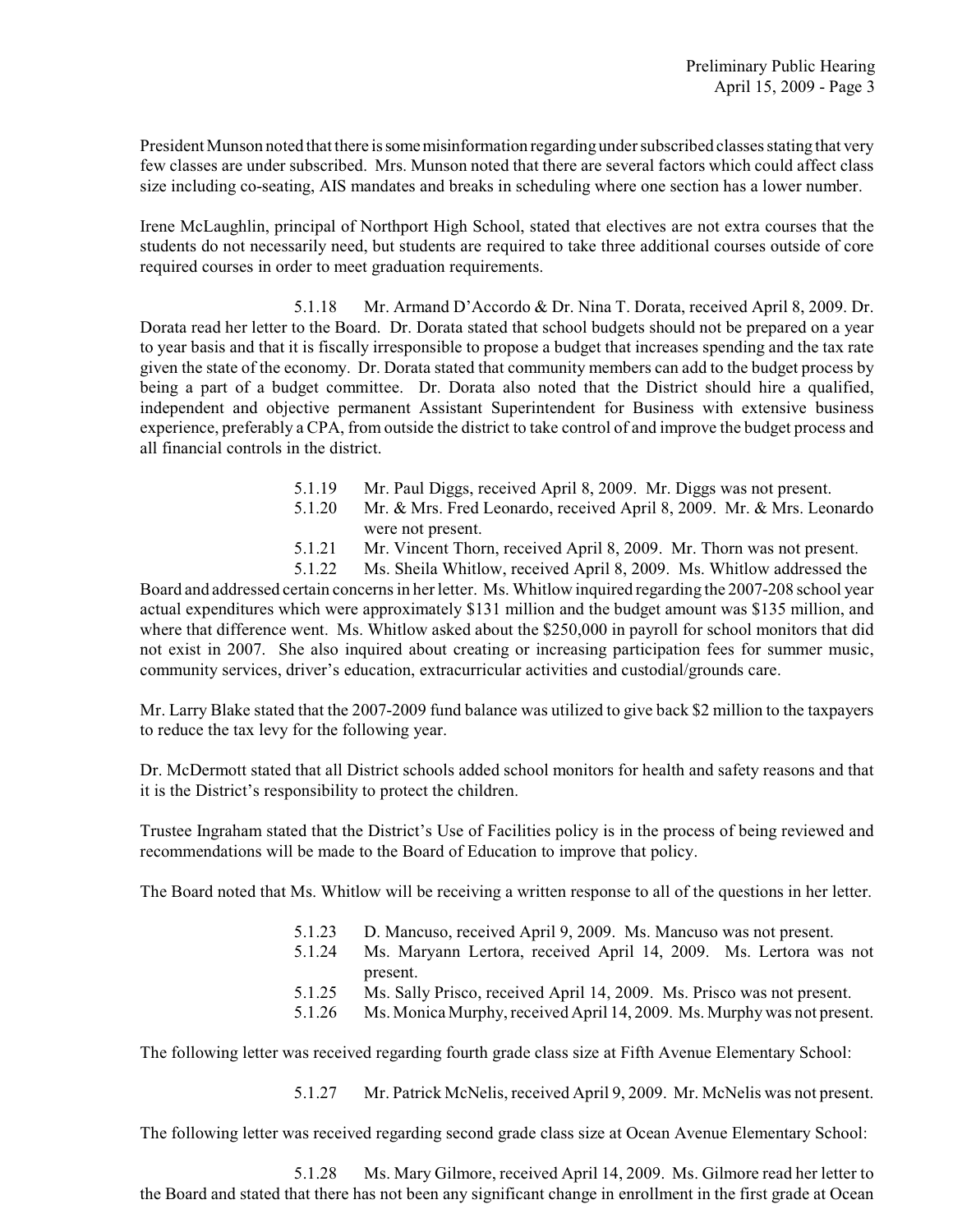Avenue School and currently there are four sections and only three sections are proposed for next year. Ms. Gilmore stated that cutting this section for the second grade will have detrimental results for every child in that grade and that these are very important years academically because they are transition years. Ms. Gilmore asked the Board to keep the four class sections for the second grade at Ocean Avenue School.

Dr. McDermott noted that a decision has not been made regarding the number of sections for the second grade at Ocean Avenue. Dr. McDermott stated that the numbers are fluid and will continue to be watched.

| 5.2                         | Opportunity for public input regarding the school budget for 2009-2010                                                                                                                                                                                                                                                                                                                                   |  |
|-----------------------------|----------------------------------------------------------------------------------------------------------------------------------------------------------------------------------------------------------------------------------------------------------------------------------------------------------------------------------------------------------------------------------------------------------|--|
| Name                        | Comment                                                                                                                                                                                                                                                                                                                                                                                                  |  |
| Louis Ohlig<br>Resident     | Stated that he has been a resident for over 52 years and the Board needs to stay aware<br>of the current economic situation. Mr. Ohlig stated that the children educated here<br>cannot afford to live here. Senior citizens are hurting and unemployment is getting<br>worse and the STAR rebates are being discontinued.                                                                               |  |
| Steven G. Brown<br>Resident | Stated that he is in support of all students but something needs to be done so that the<br>next generation can afford to live in the community. Mr. Brown stated that there<br>should not be any pay increases and staff should be cut back. Mr. Brown also<br>commented that district chairpersons should be able to teach a few classes.                                                               |  |
| Joe Sabia<br>Resident       | Stated that there seems to be an invisible wall between the Board and the community.<br>Mr. Sabia noted that the county and state are laying off employees and everyone is<br>falling on hard times and everyone is going to have to hurt. Mr. Sabia asked why the<br>district chairpersons are not teaching a class. Mr. Sabia stated that the district has to<br>tighten its belt and learn to say no. |  |
| Phil Fortuna<br>Resident    | Asked if the Board is considering doing an RFP for legal counsel. Mr. Fortuna also<br>asked if the Board is looking into the teacher retirement system, if anyone is<br>monitoring tax grievances and if the Board has considered buying new buses.                                                                                                                                                      |  |

Mr. Larry Blake stated that he spoke with the assessor's office and the estimated assessment was decreased and that is why the tax rate increase might be a little higher than the tax levy increase.

President Munson stated that the District does not have the ability to reserve funds in anticipation of TRS.

| Mike Kucza<br>Resident    | Inquired regarding the analysis of retiring teachers and asked the Board to consider the<br>request to have community members involved in the budget process who may have<br>alternative methods that may be beneficial. Mr. Kucza stated that the budget process<br>will not change unless the community is invited in. |  |
|---------------------------|--------------------------------------------------------------------------------------------------------------------------------------------------------------------------------------------------------------------------------------------------------------------------------------------------------------------------|--|
| Barrie Bischoff<br>UTN-EN | Ms. Jean Baron asked Ms. Bischoff's questions in her absence. Ms. Baron asked if the<br>private nurses are district employees or outside contract and if those costs are<br>reimbursed by insurance.                                                                                                                     |  |

Mr. John Lynch, Assistant Superintendent for Pupil Services, stated the school nurses are district employees and the district does seek Medicaid reimbursements following state guidelines.

Thomas Shortell Stated that the 77% of the budget is made up of salaries and benefits and the Board Resident should negotiate with the teachers union and other unions to forego salary increases or reduce the percentage of their salary increase.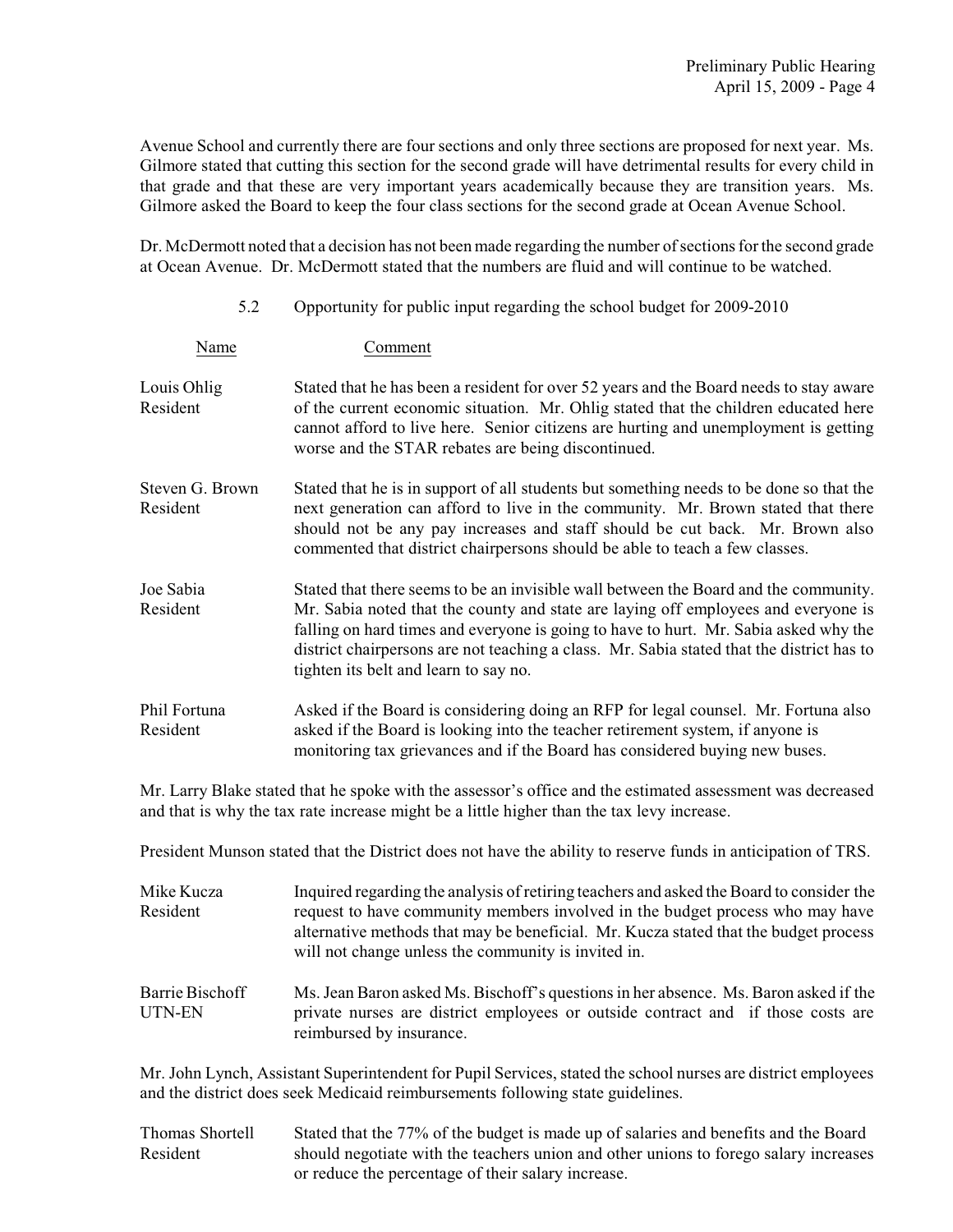At 11:00 p.m., motion was made by Trustee Sato, seconded by Trustee Dragone, to extend the meeting.

Unanimously carried.

| Joe Dragone             | Stated that the per pupil costs when adjusted for inflation have grown by only                                                                                                                                                                                                                                                                                                                                                                                                                                                                                                                                                                                                                                                    |
|-------------------------|-----------------------------------------------------------------------------------------------------------------------------------------------------------------------------------------------------------------------------------------------------------------------------------------------------------------------------------------------------------------------------------------------------------------------------------------------------------------------------------------------------------------------------------------------------------------------------------------------------------------------------------------------------------------------------------------------------------------------------------|
| Resident                | about 1% per year for the past 20 years and the reason why they have grown is because                                                                                                                                                                                                                                                                                                                                                                                                                                                                                                                                                                                                                                             |
|                         | the District has to accommodate state mandates. Mr. Dragone cautioned the Board<br>regarding the savings found in this year's budget and stated that the problem will be<br>the following year. Mr. Dragone stated that the District has had a steady \$4 million<br>fund balance and the \$750,000 found in hiring replacement teachers will result in only<br>having \$3.25 million left in the fund balance and then the following year instead of<br>having \$2.375 million to return to the taxpayers the District may only have \$1.5<br>million to return and the tax levy will increase by the same \$750,000 found this year.<br>Mr. Dragone stated that reserves are extremely important, don't cut back for one year's |
|                         | gain when for the next few years you will have tremendous increases in the budget for<br>short-sightedness.                                                                                                                                                                                                                                                                                                                                                                                                                                                                                                                                                                                                                       |
| $T_{\text{max}}$ Moddon | In quined no conding the extension of the linder content deventif there will be tooking                                                                                                                                                                                                                                                                                                                                                                                                                                                                                                                                                                                                                                           |

Tim Madden Inquired regarding the extension of the kindergarten day and if there will be teaching Resident assistants or teacher aides in the classroom and if there was funding in the budget to train teachers in the Words Their Way Program. Mr. Madden also expressed his concern over the class size at Ocean Avenue School.

Dr. McDermott stated that certified teaching assistants will be in the classroom.

Mrs. Sabina Larkin, principal of Ocean Avenue School, stated that the facilitators of the Words Their Way Program trained teachers on site and there is ongoing professional development in the school community as well as outside professional development which will continue next year.

Dr. McDermott stated that a particular grade level may always have a large number of students and it is a challenge to balance appropriate class size.

President Munson thanked everyone for attending the public hearing and stated that all comments made this evening will be considered by the Board while deliberating the final 2009-2010 budget number.

Motion was made by Trustee Meyerowitz, seconded by Trustee Sato, to approve all items under 6. and 7.

#### 6. SUPERINTENDENT'S REPORT, GENERAL

6.1 Personnel Schedules, each dated April 15, 2009, and each made part of the official minutes:

| 6.1.1 | Schedule A |        | Certified Staff         |
|-------|------------|--------|-------------------------|
| 6.1.2 | Schedule B | $\sim$ | Non-Instructional Staff |
|       |            |        |                         |

- 6.1.3 Schedule C Salary Transfers
- 6.1.4 Schedule D Extra Pay

### 7. SUPERINTENDENT'S REPORT, FINANCIAL

7.1 Taking specified action on the following BIDS:

### EDUCATION

- 7.1.1 Award 09-116 Physical Education Supplies & Equipment
- 7.1.2 Award 09-117 Athletic Supplies & Equipment